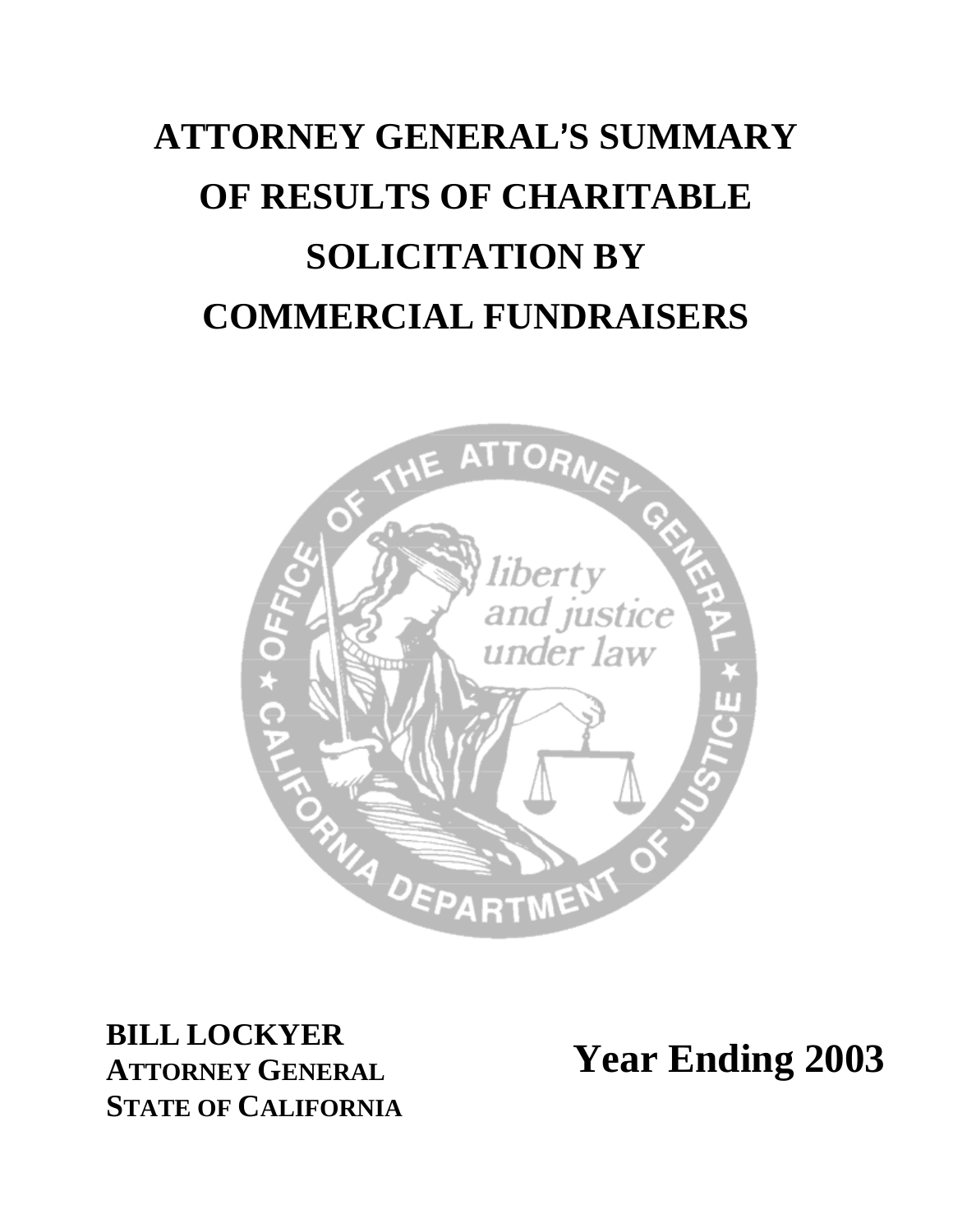#### **ATTORNEY GENERAL'S SUMMARY OF RESULTS OF CHARITABLE SOLICITATION BY COMMERCIAL FUNDRAISERS YEAR ENDING 2003**

| <b>TABLE OF CONTENTS</b><br><b>INTRODUCTION</b> |                                                                                                                            | <b>PAGES</b><br>$\overline{2}$ |
|-------------------------------------------------|----------------------------------------------------------------------------------------------------------------------------|--------------------------------|
|                                                 |                                                                                                                            |                                |
| <b>TABLE 1</b>                                  | <b>CFR LISTING BY PERCENTAGE TO CHARITY</b><br>IN WHICH 15% OR LESS WENT TO CHARITY                                        | $4 - 11$                       |
| <b>TABLE 2</b>                                  | <b>CFR LISTING BY PERCENTAGE TO CHARITY</b>                                                                                | $12 - 53$                      |
| <b>TABLE 3</b>                                  | <b>CHARITY/CHARITABLE PURPOSE LISTED</b><br><b>ALPHABETICALLY WITH CFR</b>                                                 | 54-130                         |
| TABLE 4                                         | <b>BREAKDOWN OF CAMPAIGNS BY EVENT</b>                                                                                     | 131-204                        |
| <b>TABLE 5</b>                                  | <b>LISTING OF FINANCIAL REPORTS RECEIVED</b><br>THAT ARE UNACCEPTABLE FOR FILING<br><b>SORTED BY PERCENT TO CHARITY</b>    | 205-206                        |
| TABLE 6                                         | <b>COMMERCIAL FUNDRAISERS THAT WERE</b><br><b>REGISTERED IN 2003 BUT DID NOT FILE</b><br><b>FINANCIAL REPORTS FOR 2003</b> | 207-210                        |
| <b>TABLE 7</b>                                  | DELINQUENT REPORTS LISTED<br><b>BY PERCENTAGE TO CHARITY</b>                                                               | 211-213                        |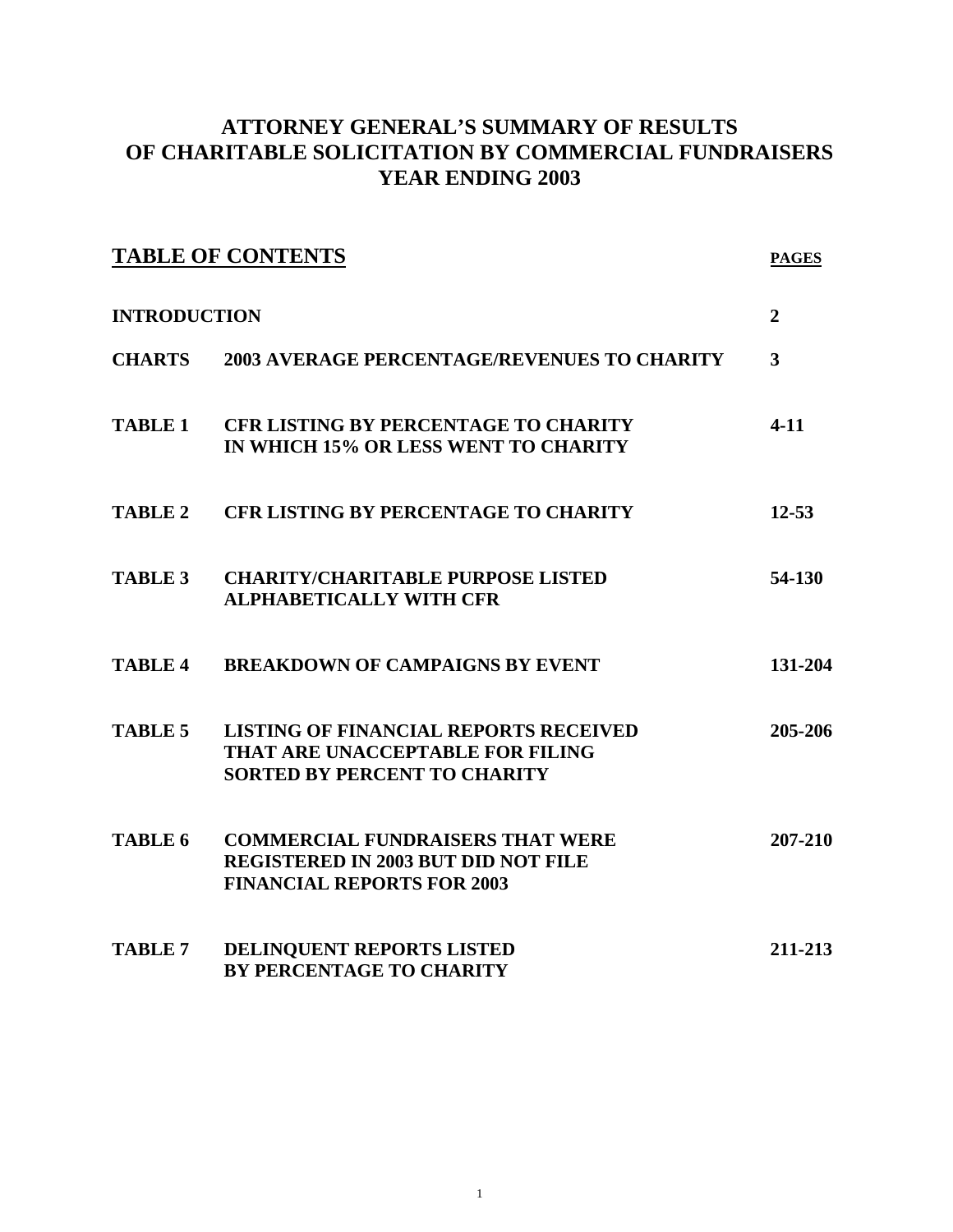

### **SOLICITATION BY COMMERCIAL FUNDRAISERS**

The term "commercial fundraiser" refers generally to a person or corporation that is a for-profit business and contracts with charities, for compensation, to raise money on their behalf. The commercial fundraiser usually makes a profit by charging charities a flat fee or a percentage of the contributions collected on behalf of the charities. It is important to note, however, that most of the 91,000 charities registered with the Attorney General do *not* use commercial fundraisers to raise funds.

By law, commercial fundraisers are required to register and file annual financial disclosure reports with the Attorney General's Registry of Charitable Trusts. The data here cover activities for 2003 that were reported by commercial fundraisers in 2004.

Historical figures show that a campaign conducted by a commercial fundraiser returns, on average, less than 50 percent of the contributions to the charity. The rest is retained by the commercial fundraiser as a fundraising fee. This summary reflects the results of solicitation by commercial fundraisers in 2003, as stated in reports they are required to file with the Attorney General. In 2003, commercial fundraisers collected a total of about **\$233.2** million in charitable contributions within this state. The return to charity from the average commercial fundraiser campaign was **41.02** percent. These figures represent an increase in charitable contributions from 2002 of approximately **21.9** million (**10%**), with an increase in the average percent to charity of approximately **2.88** percent.

The "Average Percent to Charity" shown for this and past years was obtained by taking the percentage of contributions returned to charity for each solicitation campaign, adding the individual percentages together, and dividing by the number of campaigns, thus obtaining the "percent to charity" for the average campaign. A second table shows overall revenue raised and overall revenue to charity. Calculation of the percentage of charitable contributions going to charity using these overall figures is skewed by a few individual campaigns with revenue figures that are very high in comparison to most campaigns. Because these overall figures do not yield a "percent to charity" that is reflective of the average campaign, they have not been used in calculating the "Average Percent to Charity".

The following summarizes the total number of commercial fundraising campaigns that yielded specific percentages to charities: more than 50% to charity (**223**), between 31% and 50% to charity (**112**), between 21% and 30% to charity (**55**), between 16% and 20% to charity (**69**), and 15% and less to charity (**146**).

It is important to note that the information in this summary is taken unedited from reports filed by the charities and fundraisers themselves. To be accepted by the Attorney General, the reports must be signed by the commercial fundraisers *and* officers of the charities for whom the solicitations were made. The actual reports should be consulted for more complete information provided by the filers. You may review the reports, as well as a wealth of information about charities and fundraising, on the Attorney General's Internet website:

#### **http://ag.ca.gov/charities/**

The Attorney General also publishes a Guide to Charitable Solicitation. You may obtain the guide at the Attorney General's Internet website, or write to the Attorney General's Public Inquiry Unit, P.O. Box 944255, Sacramento, California 94244.